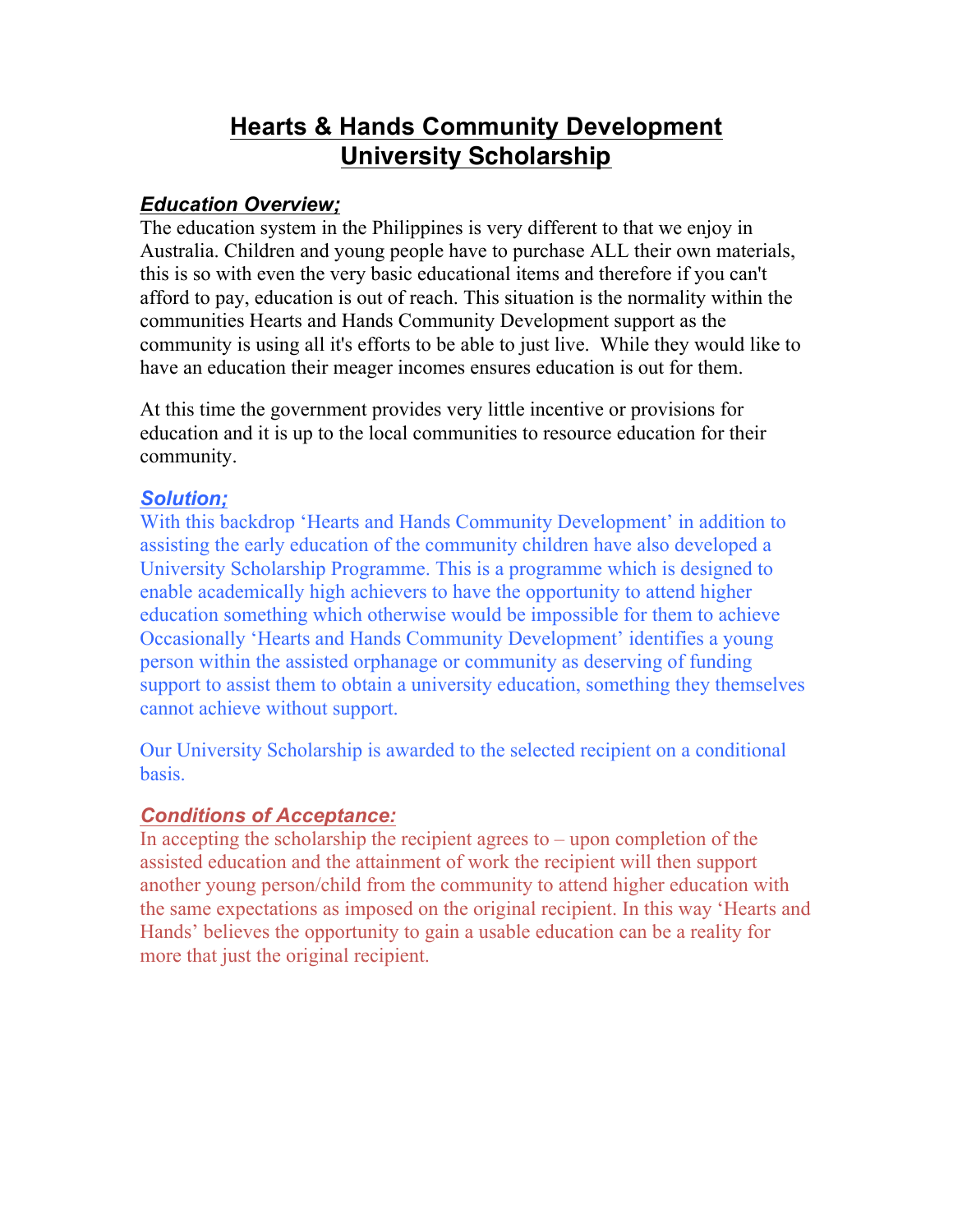## *Questions & Answers*

#### *How much will it cost?*

Unlike in Australia where it costs many thousands of dollars for a university education, for as little as \$1200-\$2300 a University education can be awarded to a very grateful young person who otherwise it would be impossible for them to achieve.

#### *How much of what I give does the young person actually get?*

Unlike some 'Charities' where a small percentage of what is donated actually gets to those needing it 'Hearts & Hands Community Development' being run and supported by actual 'true' volunteers and also being a true NOT for profit every dollar donated to aid a young person achieve a university education is used for that purpose only.

#### *How is my donation to the recipient managed?*

The recipient receives funding as needed and not in a lump sum. It is deposited into the young persons orphanage account and set aside for that person's education only. Management of the orphanage ensure its use in accordance with the rightful needs of the recipient.

#### *Can I donate smaller amounts over time for this purpose?*

Given the nature of this special purpose project a scholarship cannot be granted unless the actual funds are there in total, As we cannot foresee the future we will not set the young person up for a possible letdown should something happen and the promised funds were no longer available. We will only award Scholarships according to the funds available.

#### *What information will I get about the young person receiving the scholarship?*

This is something we encourage between the young person and the sponsor. Initially you will receive a photo and brief description of the young person and contact via the orphanage details. The creation of an ongoing relationship we believe is beneficial for all however you can have as much or as little communication as you and the young person agree.

#### *Can I visit the young person?*

We would be very pleased for you to journey to the orphanage to visit the young person. We have found that visits from sponsors has been of great benefit to the young people/children we support and their sponsors. Putting a face to a name is something special.